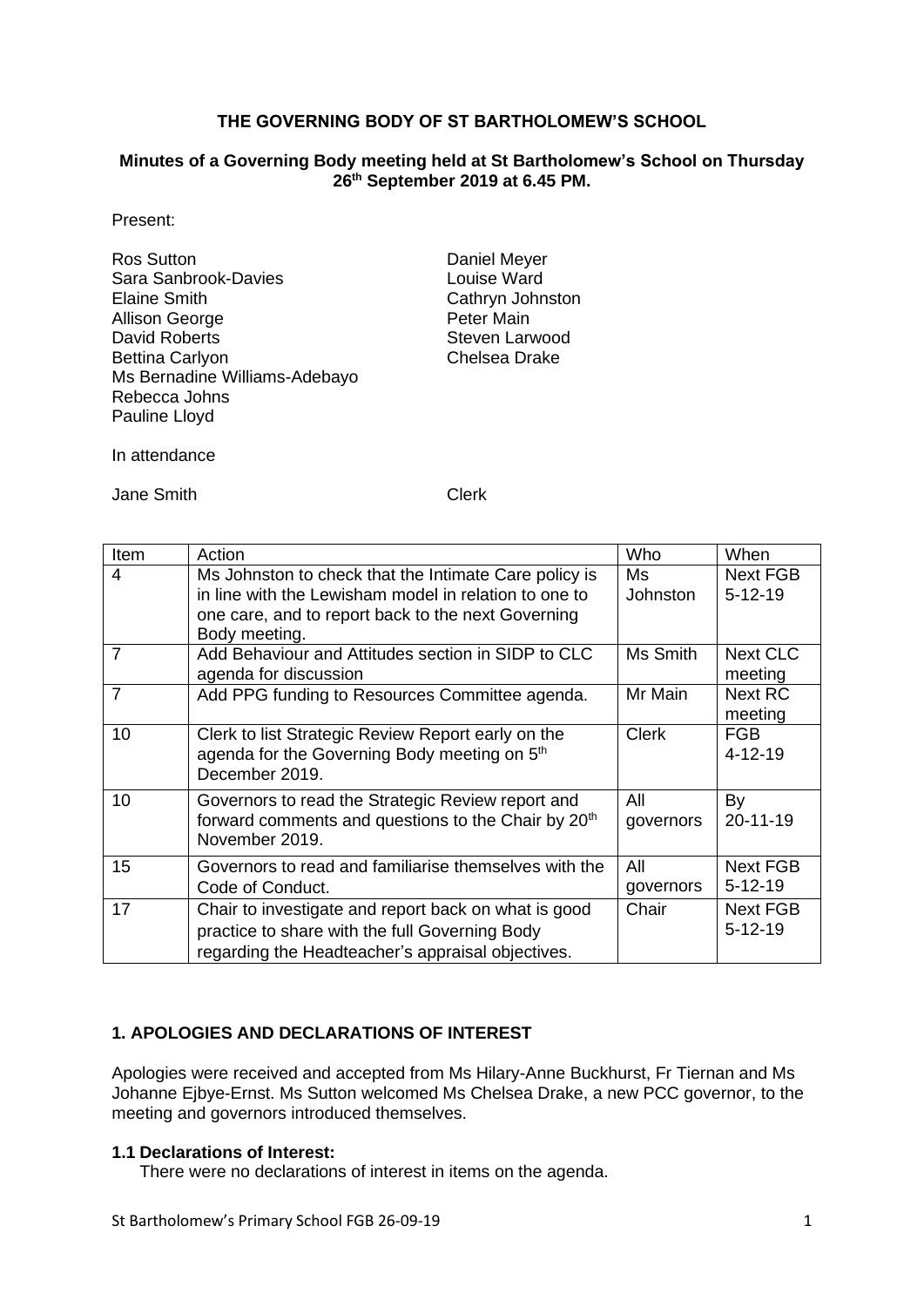## **1.2 Register of Business Interests:**

New governors were asked to complete a Declarations of Business Interest form and return it to the school office.

### **1.3 To appoint a Clerk to the Governing Body:**

Ms Jane Smith was appointed clerk to the Governing Body.

### **1.4 Election of Chair:**

**Ms Sutton** was nominated and elected as Chair of the Governing Body for the school year 2019/20. She stated that this would be the last year that she would serve as chair.

#### **1.5 Election of Vice Chair:**

Governors noted that the current Vice Chairs, Ms Lloyd and Ms Smith were, in the case of Ms Lloyd already an associate member, and Ms Smith would become an associate member later in the term. As such neither would be able to serve as Vice Chairs.

**Ms Ward** was nominated and elected as Vice Chair for the school year 2019/20. She said that she would consider taking the Chair next year but that she would confirm nearer the time whether she wished to do this.

### **1.6 To elect governors to strategic roles:**

**Resources Committee:** Mr Main was elected as Chair. The Vice Chair position will be considered at the next meeting.

**CLC Committee:** Ms Smith was elected as Chair. Ms Carlyon was elected as Vice Chair.

**SEND:** Ms Ejbye -Ernst is to shadow Ms Carlyon as SEND governor.

**Safeguarding:** Ms Lloyd is to continue as safeguarding governor. The new vicar will be asked to shadow this role.

**Training:** Ms Ward said that she cannot be the training governor as well as the Vice Chair. It was noted that Ms Ward had set up a robust training record system and the Chair and Ms Smith agreed to share the role of training governor.

# **2. TO AGREE THE BUSINESS FOR THE MEETING**

There was no additional business.

### **3. GOVERNING BODY MEMBERSHIP**

The Governing Body noted that Ms Drake and Ms Buckhurst had been appointed by the PCC as governors. Ms Drake's term of office will be for one year (2019-20) which is the period remaining following Ms Haynes' lapse of office. Ms Buckhurst's term of office is 2019– 2023.

Ms Smith's term of office expires in November 2019 and governors thanked her for her support and contribution to the school. Ms Smith accepted the Governing Body's invitation to become an associate member. The PCC requires a lapse of two years after two terms of office as a governor have been served. The Chair noted that there is a science focus this year and the school will benefit from Ms Smith's great experience in this area.

Ms Drake is in the process of getting her DBS check completed and Ms Buckhurst will also be required to do this.

## **4. MINUTES OF THE LAST MEETING AND MATTERS ARISING**

### **a) To approve the non confidential minutes of the last Governing Body meeting held on 4 th July 2019**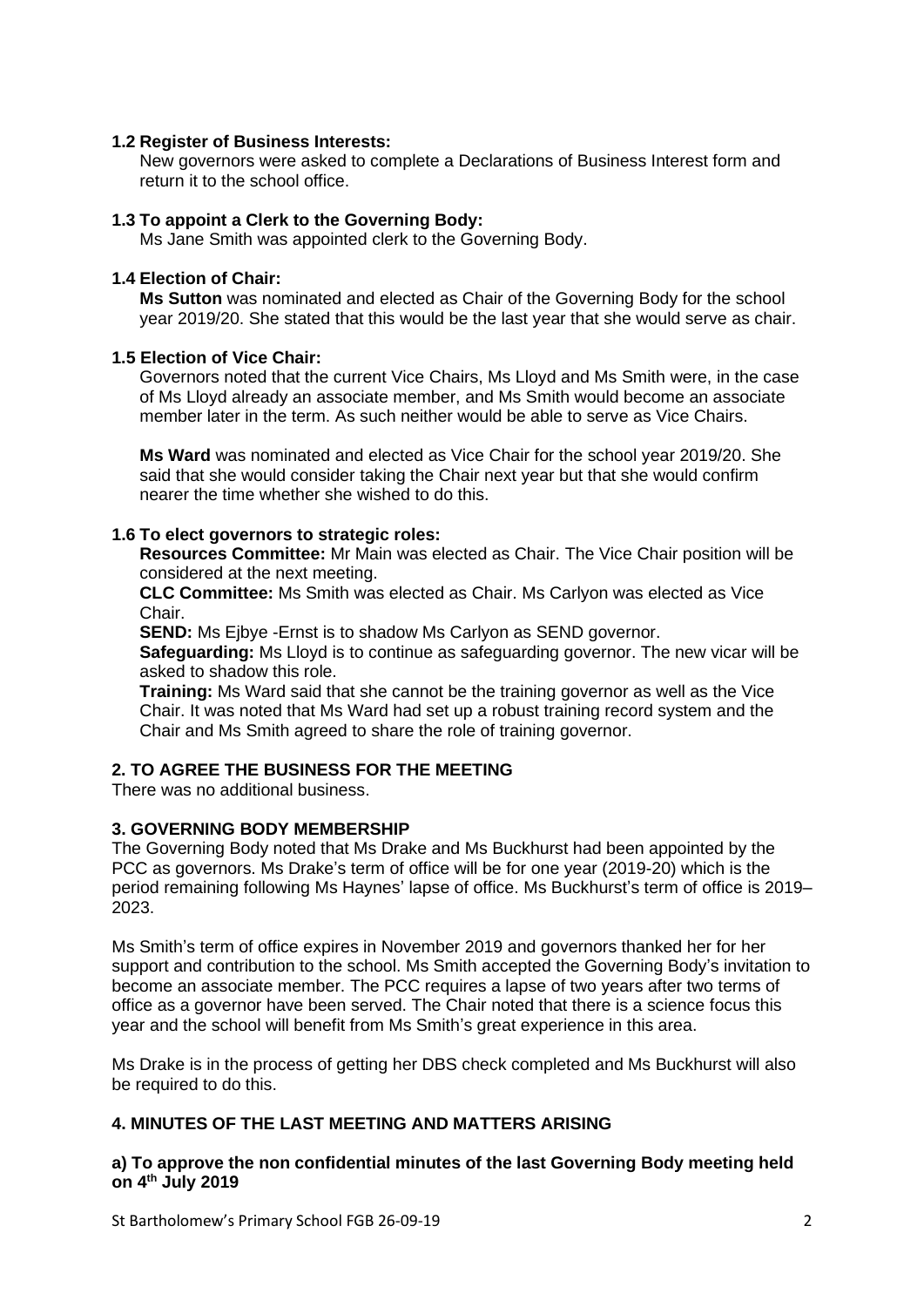The minutes were **APPROVED** and signed by the Chair as a true record, subject to an amendment to item 8: Policy Review to read:

"By a show of hands, governors **APPROVED** all the above policies, with the exception of the Intimate Care policy. With regard to this policy governors asked Ms Johnston, Deputy Headteacher, to check with Natasha Orumbie, Safeguarding in Education Co-ordinator at Lewisham Council, that the draft Intimate Care policy is in line with the Lewisham model policy in relation to one to one care, and to report back to the next Governing Body meeting."

**Action 1: Ms Johnston** to check that the Intimate Care policy is in line with the Lewisham model in relation to one to one care, and to report back to the next Governing Body meeting.

Item 10 b Governing Body Training Plan was also amended to read:

"Ms Ward reported that she had met the Chair…."

**b) Matters arising from the Governing Body meeting held on 4 th July 2019** (if not elsewhere on the agenda.)

*Item 1:* The Chair reported that she had written to Ms Haynes and to the PCC regarding a replacement governor following Ms Haynes' lapse of office.

*Item 6b:* The Chair reported that she had checked with the Diocese and there were no concerns with the Premises Officer's company being awarded the contract for redecoration in the school because the correct processes had been followed and the quote had been a blind submission. Governors thanked the Premises Officer for the redecorating work which had been completed to a good standard.

The Headteacher confirmed that the school had been selected as an early adopter of the new guidance on Relationships and Sex Education.

# **5. REPORTS FROM COMMITTEES AND WORKING PARTIES**

#### **a) CLC Committee 19th September 2019**

Ms Smith reported that the Committee Terms of Reference (TORs) 2019/20 were reviewed and agreed. Other items discussed included:

Safeguarding report from Ms Johnston.

Data: the annual data pack has not yet been produced by Lewisham. Initial use of the school's new data system is encouraging. There are three data drops across the year and SLT currently input the data. which has helped to decrease staff workload, an issue addressed in the new Ofsted framework.

EYFS: the school were part of the pilot for the National EYFS Baseline test. It was not found to be useful and St Bart's is not going to continue with it.

Governor's question: If the baseline test is introduced in 2020 will it have been modified as a result of feedback from the pilot?

Response: That is unknown at this stage.

Greater Depth (GD): there was a frank discussion. The Headteacher said that a well recommended consultant has been engaged to look at Teaching and Learning in November to assure that judgements are accurate and sound. Out of this, ways of engaging to provide greater challenge to reach GD will emerge and bring a different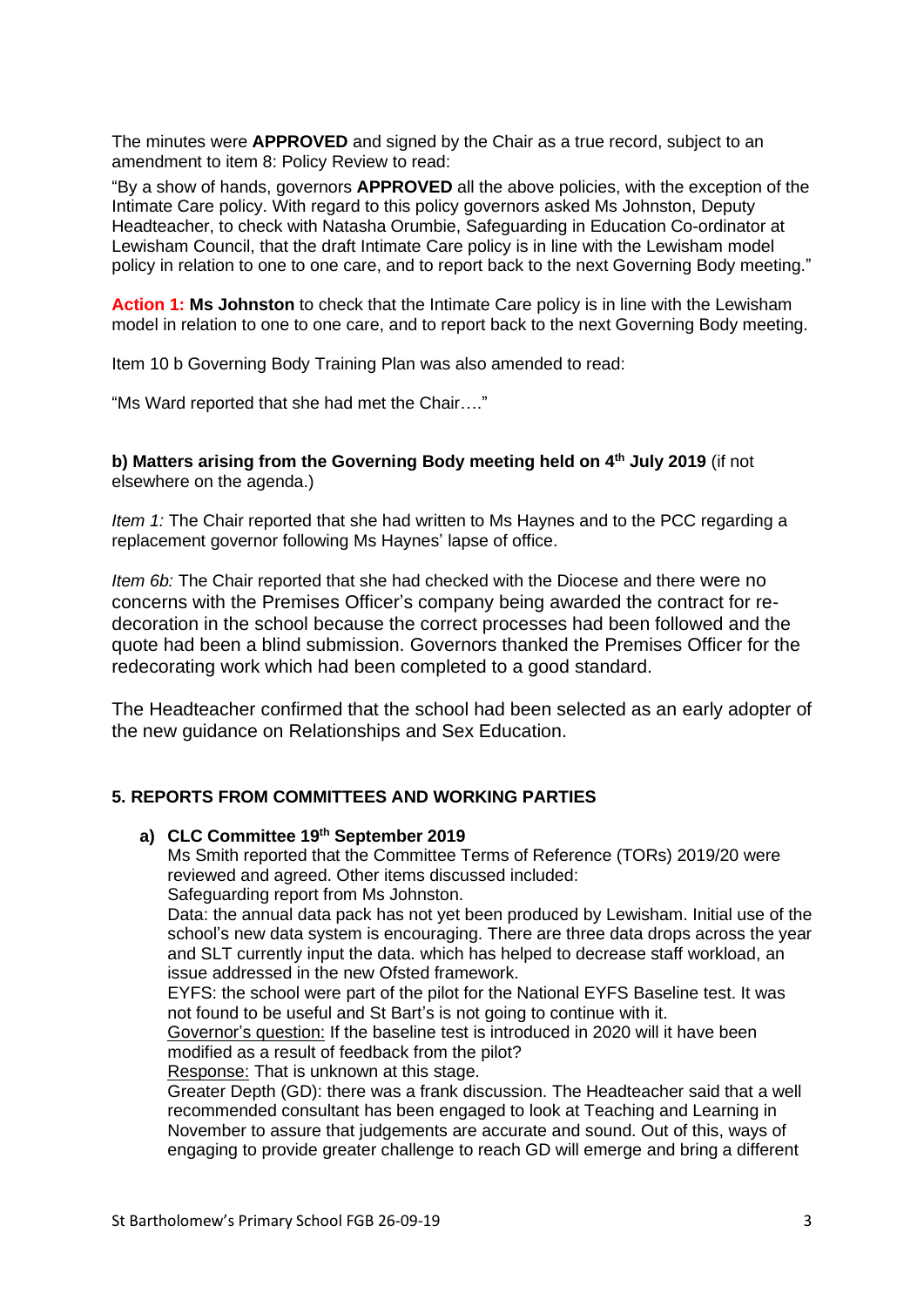perspective to advanced questioning. GD is achieved at the end of year 6 but potential can be identified earlier. CLC will re-visit GD each term. Ms Smith thanked Ms Sutton for preparing the minutes.

# **b) Resources Committee**

Mr Main reported that Committee's TORs 2019/20 will be reviewed at the next meeting.

The budget submission for the coming year has to be submitted in November so the Committee will meet on a date to be confirmed to sign off the accounts and complete the submission. The census in October is key to funding.

Mr Main said that the school had been recognised for Gift Aid and can claim for donations back to 4 years once the school has a procedure in place. This applies to the maintenance fund because the donations are voluntary. Governors asked whether this could be attached to Parent Pay. Mr Main said he would check whether information from the Friends of St Bart's can be used under GDPR. Governors thanked Mr Main for his work in getting the school recognised for Gift Aid which will make a valuable additional contribution to funds.

# **c) Faith Committee**

The Faith Committee is due to meet on 3<sup>rd</sup> October 2019.

# **d) Health and Wellbeing Committee**

The Chair stated that the TORs for the Health and Wellbeing Committee had been circulated to governors and were agreed.

The first meeting of the Committee is on 8<sup>th</sup> October 2019 at 4 pm. Membership of the Committee was confirmed as Ms Johnston (Chair), Ms Sutton, Ms Carlyon, Mr Meyer, Alex Miles (Learning Mentor), Leanne Moore (PHSE Subject Leader), the Headteacher, and the Vicar. Any other governors are welcome to attend.

# **e) Committee membership and link governor responsibilities**

The Chair said that committee membership and link governor responsibilities had been circulated. She stressed that all governors are welcome to attend any committee, although generally governors attend either the Resources Committee or CLC. She invited the new governors to choose which committee they would like to join.

# **6. SAFEGUARDING**

Ms Johnston presented the safeguarding report which had been circulated to governors prior to the meeting. Governors thanked Ms Johnston for the safeguarding training she had delivered to them immediately preceding this Governing Body meeting.

Governor's questions: What is a young carer? How does home tuition show on the school's attendance figures? How can the school ensure that a home tutored child is being safeguarded?

Response: These are children who are taking on a caring responsibility at home and can be referred for support and activities. A charity called Honeypot provides this.

Attendance is good although there are a small number of complex absentees. Home tuition does not count as an absence. There is good support from Lewisham Council when a child is being home tutored with a home visit and the tutor visiting to give assurance. In this specific case, the tutoring is part of an EHCP and being administered and paid for by Lewisham Council.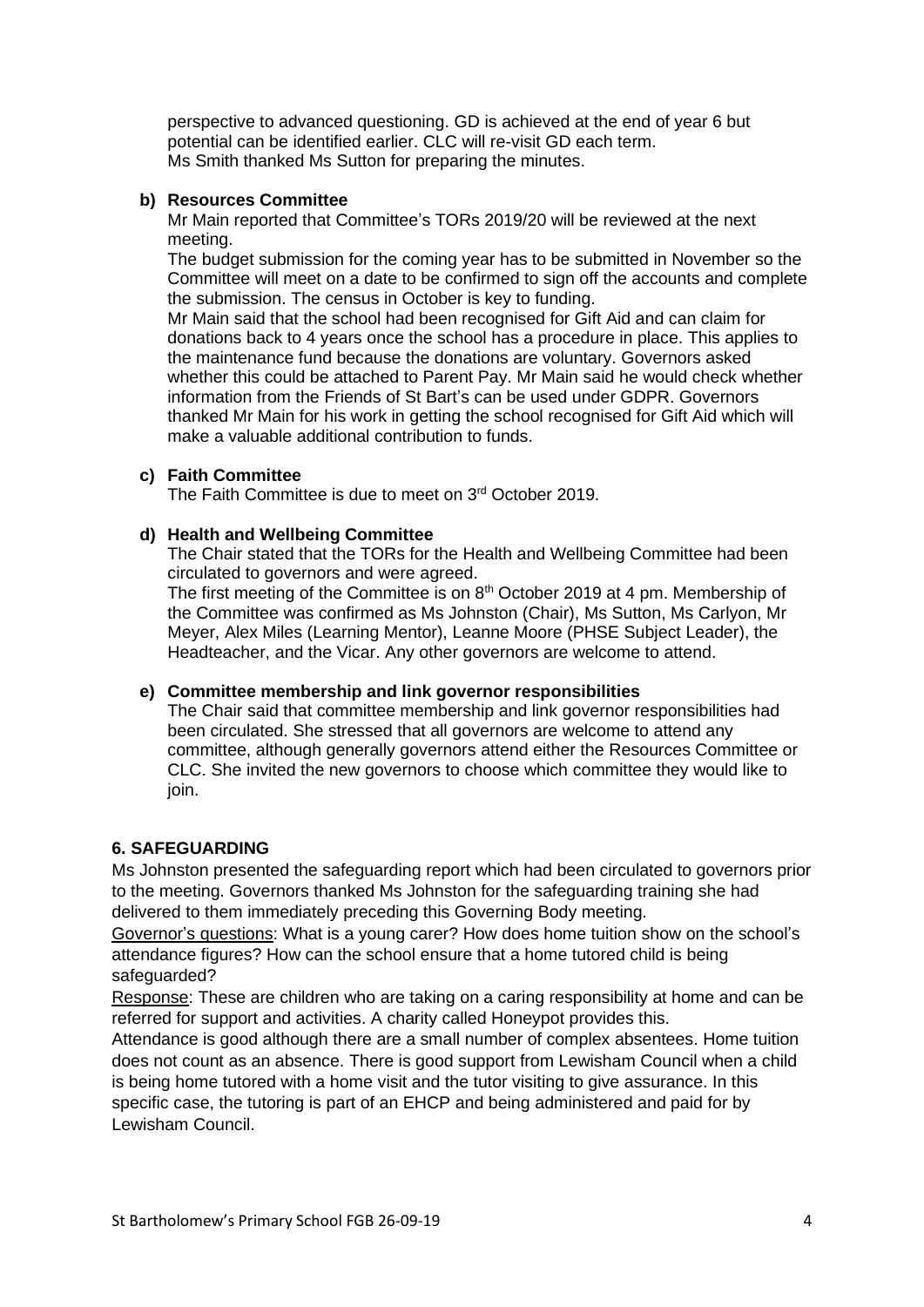The school's safeguarding policy is to be updated and sent to governors. The changes are minor.

Governors thanked Ms Johnston for her hard work.

# **7. SCHOOL IMPROVEMENT**

# **a) School Improvement and Development Plan (SIDP)**

The SIDP had been circulated prior to the meeting and the Headteacher presented the plan. She said that the plan had been discussed by governors at their meeting in July but that there had been a slight change in format to make the plan sharper, listing key priorities for the year on page 3.

Governor question: Has the SIDP been devised with the new Ofsted framework in mind?

Response: the SIDP is in line with the new Ofsted framework. Ofsted could potentially inspect the school next Autumn.

**Relationships and Sex Education (RSE),** which may be known as Relationships Education, will be created in consultation with parents. There is a parents evening to discuss this shortly and staff have already received training. There is little information available for early adopter schools such as St Bart's. Governors' questions: Do the children currently receive sex education? Are you anticipating any concerns from parents?

Response: Children receive in depth information about biological processes and relationships in Year 6 and from Year 2 children learn the biological names for parts of the body. The school is not anticipating concerns and the curriculum is very clear about relationships and openness.

Governors noted that this links to safeguarding and welcomed clarity and transparency. It is also important to counter adverse and incorrect media coverage: the school has a good range of books which show that all families are valued so that the children feel equal, valued and secure whatever their home life.

**Primary Science Quality Mark:** the school is hoping to take the entire staff to the science conference to support this year's science focus and which is free as the school is participating in the quality mark.

Governor question: What is the science quality mark? How will the impact be measured?

Response: the aim of the quality mark is to increase children's scientific capital by raising the profile of science, developing staff's subject specific knowledge and engaging girls in science. It is hard work, but it is beneficial and advantageous to the school. Philosophical thinking skills are developed which link across to other subjects. Governors will be invited into school for a science day, possibly in science week, to see the work and its impact for themselves.

**RE Quality Mark:** the school has not yet signed up to this. It contains some good practice but not all aspects are good or relevant.

Governors' questions: Is there a risk of not achieving outstanding again from a SIAMs inspection if the school does not adopt the Diocesan curriculum?

Response: The SIAMs inspection framework is changing and the school has time to fulfil the criteria. The inspection is not just about RE but includes mental health and well-being, and relationship policy, for example.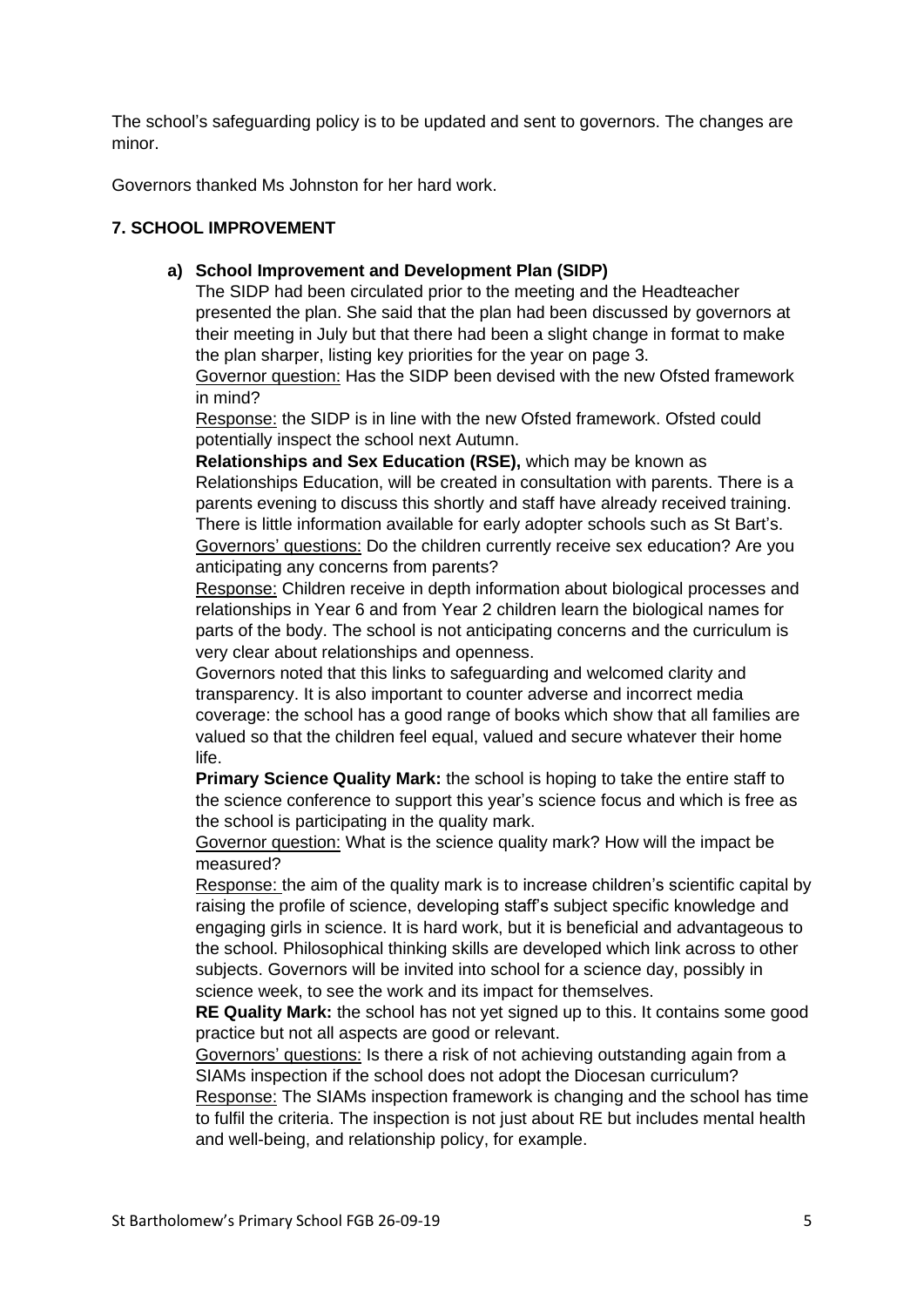The Headteacher said she is working to break down tasks in the SIDP into smaller sections to introduce more precision, keeping focus and timescales tight. The parents' version of the SIDP is in line with the key priorities on page 3. **Behaviour and Attitudes:** Governors agreed to add this area of the SIDP to the CLC agenda for discussion.

**Action 2:** Add Behaviour and attitudes section in SIDP to next CLC agenda for discussion.

### **b) School Performance Data**

The Headteacher reported that the annual data pack has not yet been received from Lewisham. The school has been unpicking the data, tracking back to see where the children were especially regarding Greater Depth (GD). Mr Meyer is leading on challenge across the school.

The SATs results are above the national average and have been reported and discussed at CLC. KS2 data will be validated and available for the Governing Body meeting in January.

The Headteacher explained how the children's progress is assessed internally and through statutory tests throughout the year. Governors noted that detailed questions are asked about this at CLC.

#### **c) School Self Evaluation (SEF)**

This has not yet been done.

### **d) Pupil Premium Grant**

Ms George presented her report on Pupil Premium Grant (PPG). She said she had met the Headteacher in June and that her focus had been the school's approach and status. Sixty-six children (17%) receive PPG funding which is quite low although it is difficult to find local comparative figures.

Every PPG child is assessed every six months looking at interventions, progress and spend, with strategies put in place. Ms George referred to the Education Endowment Fund which gives examples of interventions, costs and evidence of success and posed the question how this is reflected at St Bart's. The main barrier to progress identified by the school appears to be lack of aspiration. A key question is whether PPG funds work in narrowing the achievement gap with children not in receipt of this funding. The Chair said that nationally the gap between PPG and non-PPG children's attainment has not closed.

Governor question: Is PPG funding pooled and used in group work? Response: It can be but this is not necessarily the case and it can be tailored to an individual child's need.

More children could access PPG funds but it is difficult to encourage parents to apply perhaps because of a perceived stigma and there are complexities with the benefits system which could be acting as a barrier. PPG and how to access it could be introduced to parents at the start of their child's school life. Governors noted that there is a changing demographic in the school with an increase in working parents.

Mr Main said that the budget overspend on providing interventions is in the region of £40,000 each year, which is 5% of the school's overall income, so breaking down the barriers to accessing funding would be very beneficial to the school and there could be some work on identifying internal and external barriers. PPG is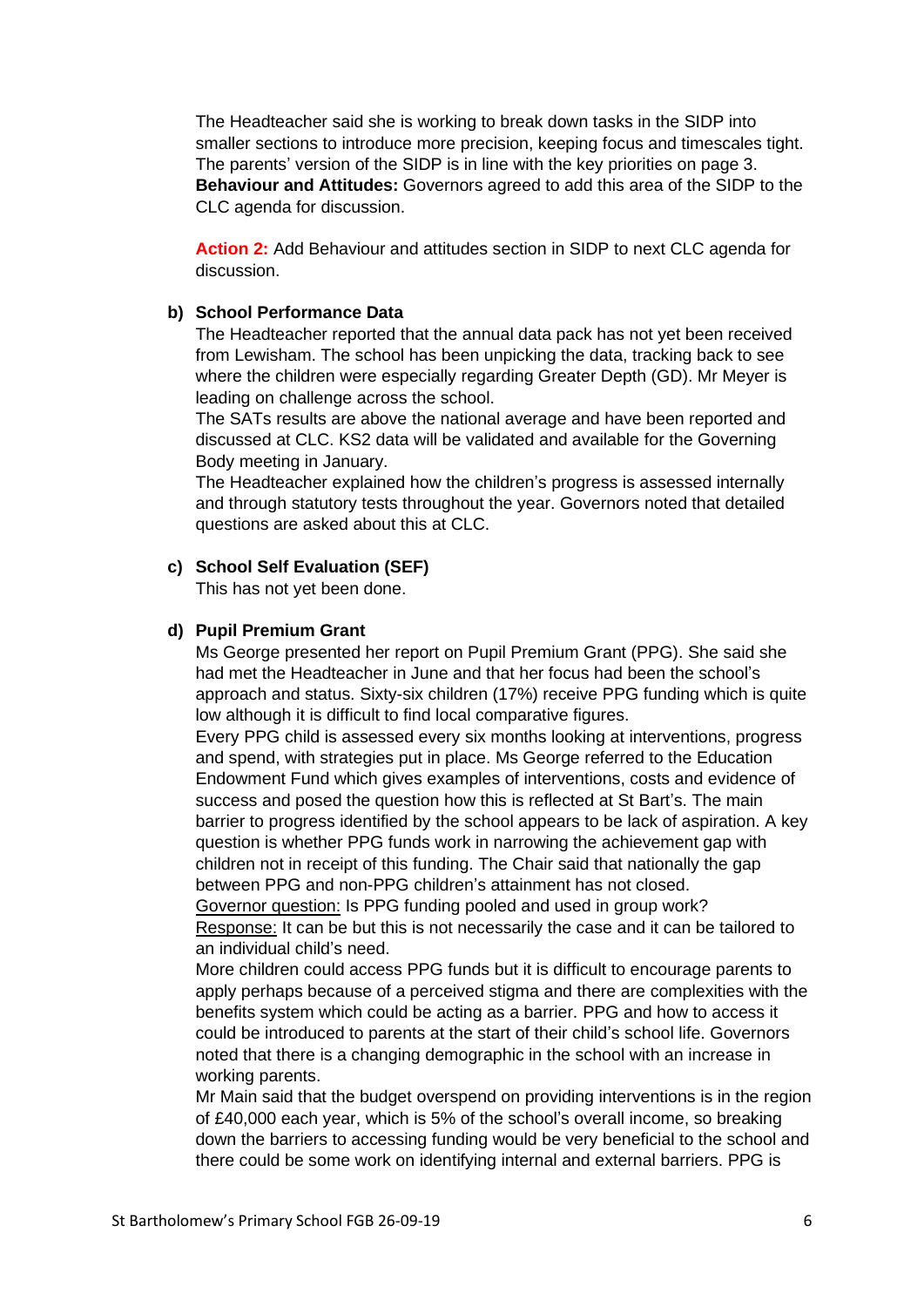already reported to CLC and governors agreed to discuss it at the Resources Committee in future.

The Chair stated that if a child has a need it will be met.

Governors thanked Ms George for her comprehensive and thought-provoking report.

**Action 3:** PPG funding to be added to Resources Committee agenda.

## **8. FINANCIAL MANAGEMENT** 8

This was reported under item 5 b) Resources Committee

### **9. PERFORMANCE RELATED PAY AND APPRAISAL**

### **a) Pay Committee**

The date of the Pay Committee is to be confirmed.

**b) Pay Policy and Performance Appraisal Policy review**  The Headteacher said that the Pay and Conditions documentation had only just been received.

# **10. GOVERNING BODY STRATEGIC REVIEW REPORT**

The Strategic Review report commissioned by the school from Michele Robbins had been received and circulated to governors.

Due to time constraints governors agreed to set aside time at the start of the next Governing Body meeting in December to consider the report thoroughly. In the meantime, the Chair asked governors to read the report and email their comments and questions to her two weeks prior to the meeting.

**Action 4: Clerk** to list Strategic Review Report early on the agenda for the Governing Body meeting on 5<sup>th</sup> December 2019.

**Action 5: Governors** to read the Strategic Review report and forward comments and questions to the Chair by 20<sup>th</sup> November 2019.

# **11. HEALTH AND SAFETY REPORT**

There was no health and safety report at this meeting.

# **12. EQUALITIES DATA AND OBJECTIVES**

Mr Meyer reported that he, the Headteacher and Ms Carlyon had received equalities training. He and Ms Carlyon had met in the summer to review the pupil parent engagement questionnaire responses. There had been 180 responses, a return rate of 44% which is high. There had been some action points to be considered by the Health and Well-being Committee. The next stage is to unpick the barriers relating to the protected characteristics and the RSE and PSHE curriculum. Establishing how the school community identifies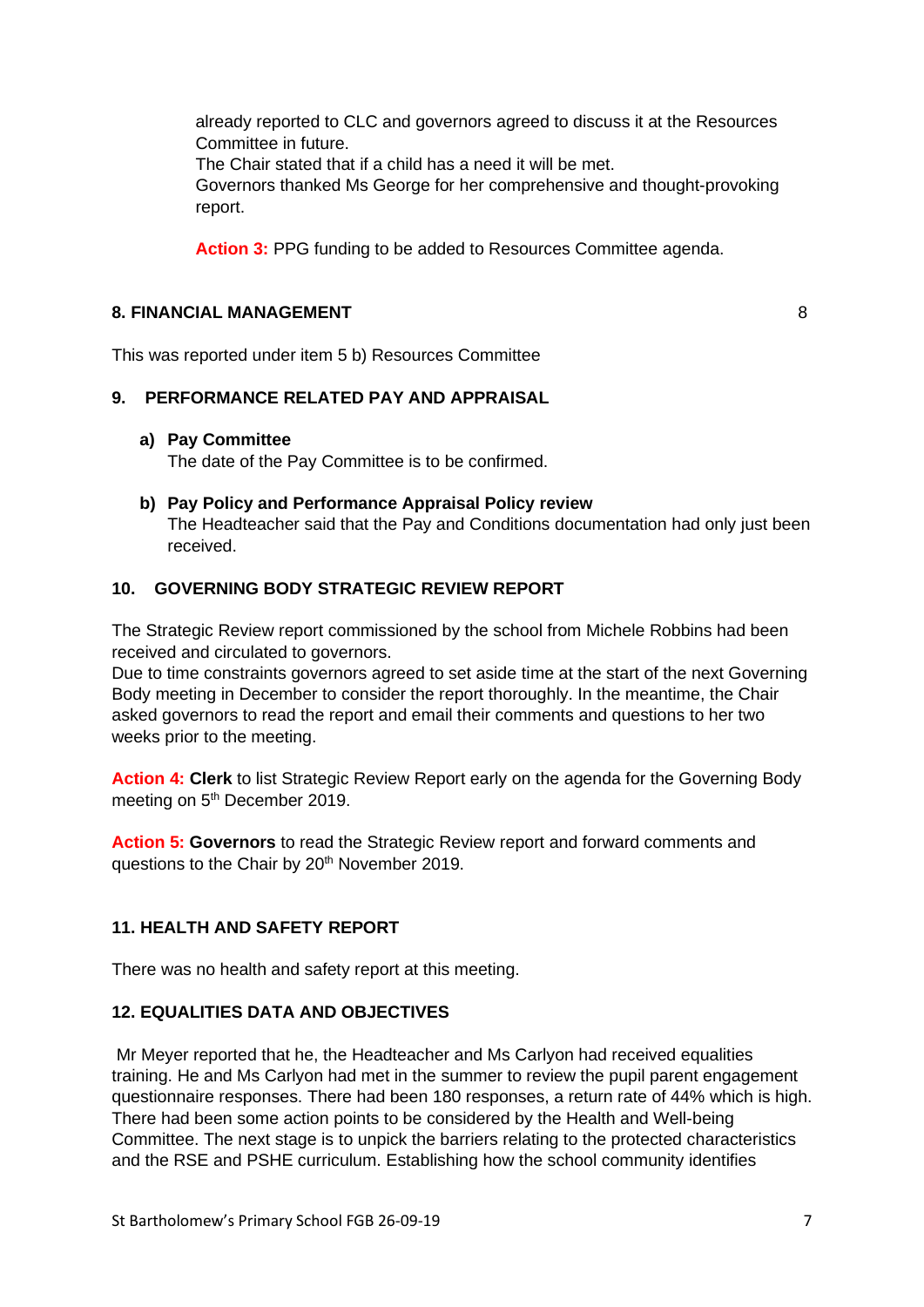protected characteristics is difficult to do. The school website should include objectives to be reviewed every four years and this will be done by December.

## **13. ADMISSIONS ARRANGEMENTS 2021/22**

The Headteacher reported that there was no change to the Admissions policy but that the school would have consult on the policy. This was a procedural requirement as consultation is required every seven years.

### **14. POLICY REVIEW**

There were no policies for approval at this meeting.

## **15. GOVERNING BODY PROCEDURES, ACTIVITIES AND INFORMATION FOR GOVERNORS**

### **a) Governing Body Code of Conduct**

The Chair requested that governors read and familiarise themselves with the Code of Conduct which was adopted.

**Action 6:** Governors to read and familiarise themselves with the Code of Conduct.

### **b) Agenda plan for 2019-20**

This will be based on the SIDP following a meeting between the Chair and the Headteacher.

**c) Governors' visits to the school, training, meetings attended and other activities** The dates of future governors' visits will be confirmed. Ms Ward reminded governors to let her and the Chair know of any training they had attended or wished to attend for the records.

### **16. DATES OF FUTURE MEETINGS**

### **a) Governing Body meetings 2019/2020.**

Thursday 5<sup>th</sup> December 2019 at 6.30 pm Thursday  $30<sup>th</sup>$  January 2020 at 6.30 pm Thursday 19th March 2020 at 6.30 pm Thursday  $7<sup>th</sup>$  May 2020 at 6.30 pm Thursday  $2^{nd}$  July 2020 at 6.30 pm

### **b) Resources Committee 2019/2020**

Tuesday 15th October 08:00 school house Thursday 23rd January 08:00 school house Tuesday 28th April 08:00 school house Thursday 25th June 08:00 school house

### **c) Children and Learning Committee 2019/2020**